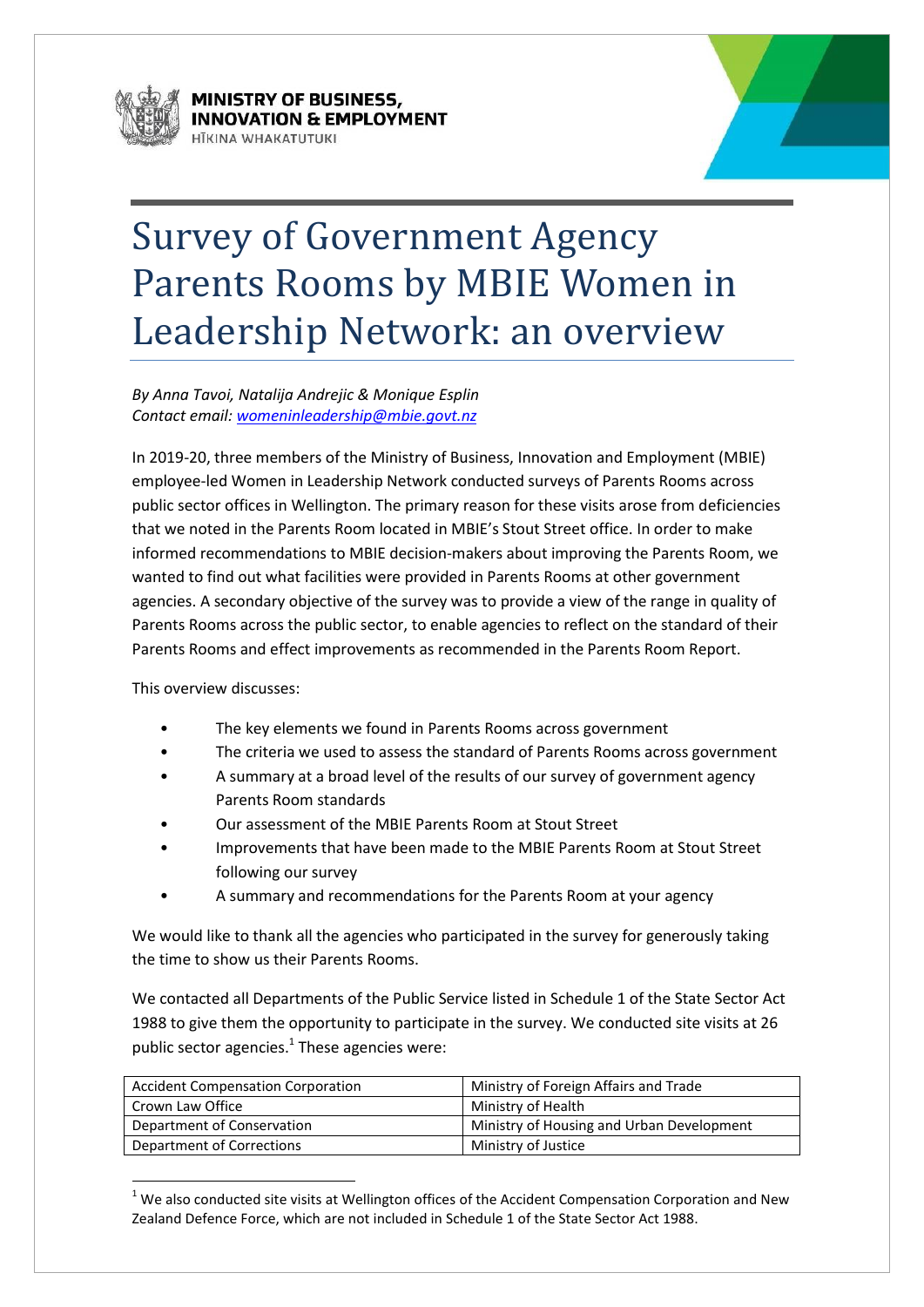

#### **MINISTRY OF BUSINESS, NNOVATION & EMPLOYMENT**

**ITKINA WHAKATIITIIKI** 

| Department of Internal Affairs                   | Ministry of Māori Development (Te Puni Kōkiri) |
|--------------------------------------------------|------------------------------------------------|
| <b>Government Communications Security Bureau</b> | Ministry of Social Development                 |
| Inland Revenue Department                        | Ministry of Transport                          |
| Ministry for Culture and Heritage                | New Zealand Customs Service                    |
| Ministry for Pacific Peoples                     | New Zealand Defence Force                      |
| Ministry for Primary Industries                  | New Zealand Security Intelligence Service      |
| Ministry for Women                               | Oranga Tamariki (Ministry for Children)        |
| Ministry for the Environment                     | <b>State Services Commission</b>               |
| Ministry of Business, Innovation and Employment  | <b>Statistics New Zealand</b>                  |
| Ministry of Defence                              | The Treasury                                   |
| Ministry of Education                            |                                                |

Some of these agencies have multiple sites across New Zealand and internationally. We visited one building for each of the 26 agencies. The building we visited was usually the agency's main Wellington office.

We wrote up the results of our survey as a report. The report included our assessment of the current state of Parents Rooms across government agencies, including recommendations for improvements to these rooms. The report was provided to our Network sponsors. With endorsement from MBIE's senior leaders, we are sharing an overview of the survey with the agencies who participated in the survey, the Legal Leaders' Group, and the Government Women's Network.

# **Key elements of a Parents Room**

The main purpose of Parents Rooms in government agencies is to provide a space for working parents to breastfeed, express milk, or bottle-feed their babies. They may also be used for other baby-related activities, such as changing nappies or heating infant food.

Some of the different features of Parents Rooms we observed during our site visits included:

| <b>Comfort</b>       | <b>Accessibility</b>                                   |
|----------------------|--------------------------------------------------------|
| Private              | Signage on door                                        |
| Adequate temperature | Signage elsewhere                                      |
| Appropriate seating  | Staff awareness of room's location                     |
| Adjustable lighting  | Capacity compared to demand                            |
|                      | Exclusive access by breastfeeding/bottle-feeding staff |
| <b>Facilities</b>    | Swipe card access only                                 |
| Changing table       | Scheduling system                                      |
| Closed bin           |                                                        |
| Microwave            | Other                                                  |
| Sink                 | Clock                                                  |
| Drinking water       | Radio                                                  |
| Hot water            | Artwork                                                |
| <b>Boiling water</b> | Mirror                                                 |
| Fridge               | Noticeboard                                            |
| Wet wipes            |                                                        |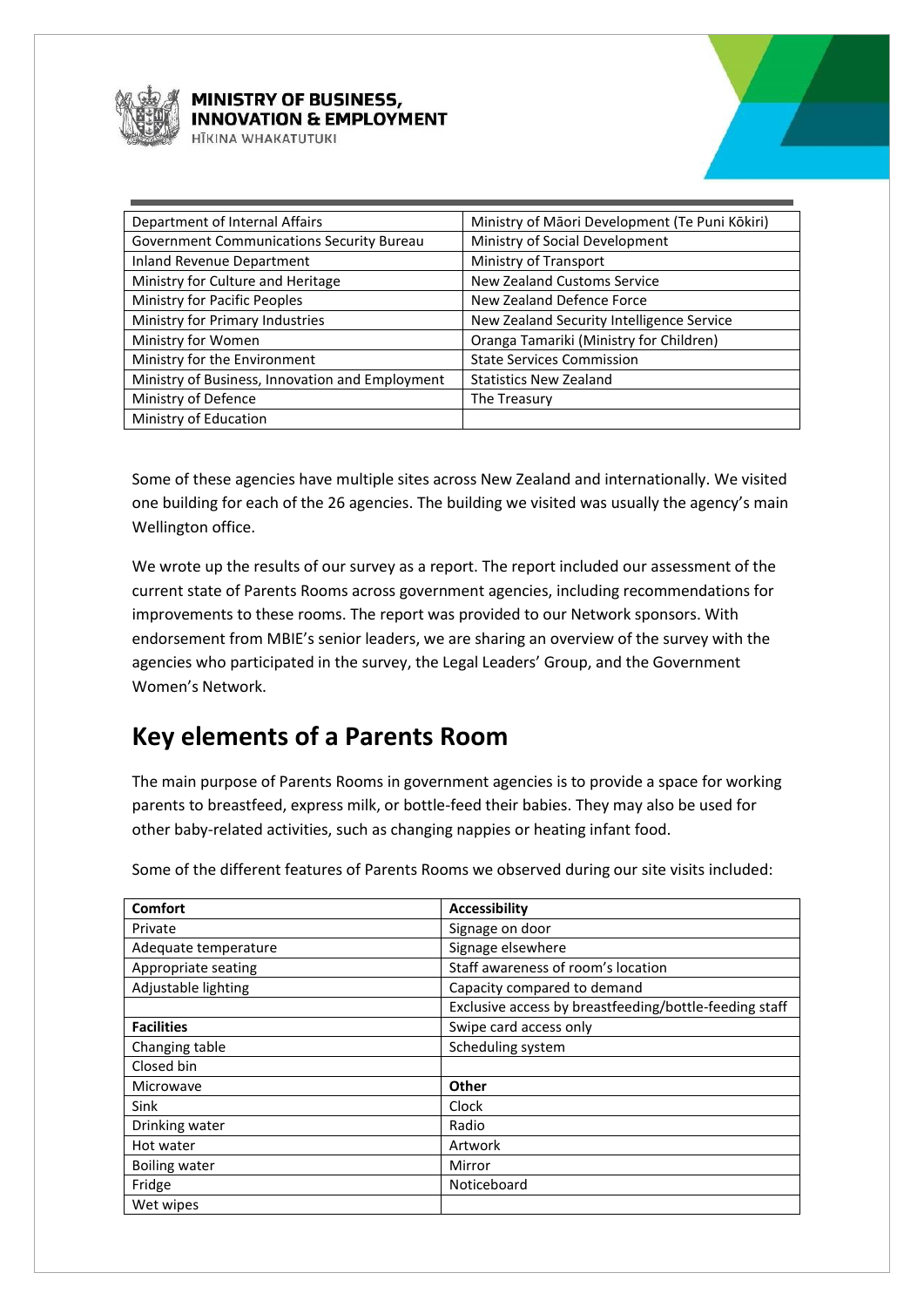

1

#### **MINISTRY OF BUSINESS, NNOVATION & EMPLOYMENT ITKINA WHAKATUTUKI**



| Coffee table |  |
|--------------|--|
| Paper towels |  |
| Tea/coffee   |  |
| WiFi         |  |
| Power plug   |  |

## **Essential Elements for Parents Rooms**

We did not consider all of these elements to be essential or of equal importance. To enable comparison of Parents Room facilities across different sites, we created a list of 14 criteria to assess the Parents Rooms that we visited against. We based our criteria on:

- MBIE's *Code of Employment Practice on Infant Feeding*, which provides employers with guidance on how to fulfil their obligations on the provision of breastfeeding breaks and facilities
- International standards and guidelines for Parents Rooms<sup>2</sup>
- Our personal experiences of using Parents Rooms while at work.

The criteria we considered essential were:

- **1. Privacy:** Sufficient separation from office work areas and adequate blinds on any windows so that no one can see into the room.
- **2. Appropriate temperature:** Ideally the room should be centrally heated so that it is the same temperature as the rest of the building. The parent should not be required to come into the room and turn on an alternative heating source.
- **3. Changing table:** Ideally this should be fixed to the wall, able to be latched away when not in use, and include a safety belt for the infant.
- **4. Closed bin:** The benefit of a closed bin is that any odour produced from items put in the bin is less likely to escape, which ensures a pleasant environment for users of the room.
- **5. Microwave:** This could be used for heating milk or infant food, or sterilising equipment.
- **6. Signage on door that indicates purpose of room:** Clear signage ensures that the purpose of the room is understood and it is less likely to be utilised by staff members who are not breastfeeding, expressing breastmilk or bottle-feeding.
- **7. Appropriate seating:** Comfortable chairs that are conducive to breastfeeding, expressing breastmilk and bottle-feeding.

<sup>&</sup>lt;sup>2</sup> In the United States, for example, employers must provide Parents Rooms if they have a member of staff who wishes to breastfeed on site. Some individual States set out basic requirements for what should be in a Parents Room. In Hong Kong, there are requirements for Parents Rooms that anticipate a wide range of parents' needs. Internationally, breastfeeding advocacy organisations such as the Australian Breastfeeding Assocation have also made suggestions about what Parents Rooms should contain. The Australian Breastfeeding Assocation has published criteria for Parents Rooms which take a holistic view of the needs of mothers feeding their children in various ways at work.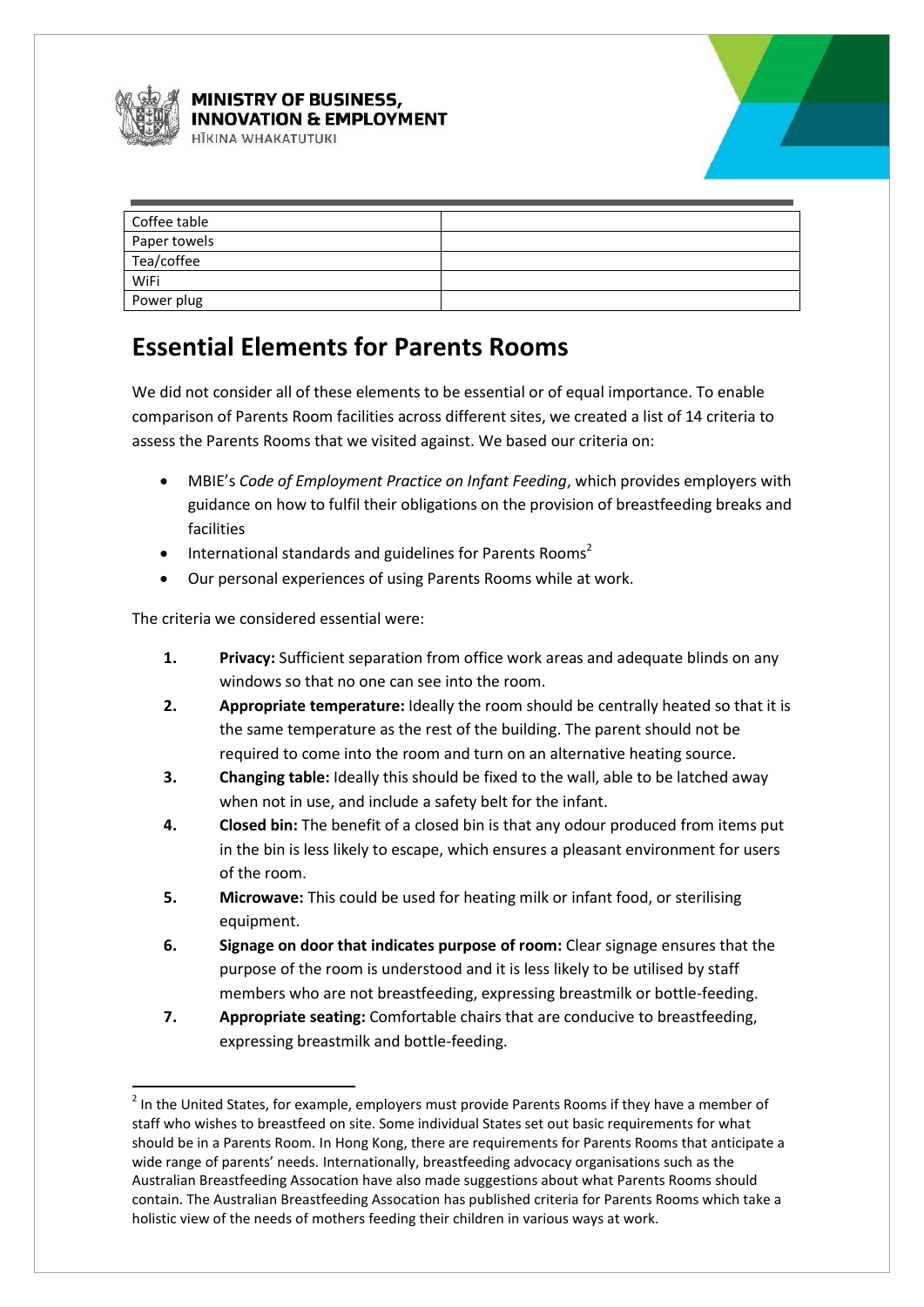



- **8. Sink:** Primarily for washing equipment and washing hands.
- **9. Adequate capacity compared to demand:** Multiple Parents Rooms may be needed for buildings which accommodate large numbers of staff.
- **10. Drinking water facilities:** Parents should have access to drinking water facilities in the comfort of the room without having to exit for drinking water.
- **11. Hot water available:** For washing equipment/hands.
- **12. Exclusive access by breastfeeding/bottle-feeding staff:** This ensures privacy and comfort for the user. In our view, it is not suitable to combine a Sick Room with a Parents Room because this potentially exposes the child and parent to illness.
- **13. Awareness of location:** In our view, all agencies should include information about the location of the Parents Room in inductions for new staff members. Information about the room should also be provided on the staff intranet.
- **14. Adequate fridge:** A fridge is essential for storing milk away from common staff areas.

### **Summary of Results**

Figures 1 and 2 give an overall picture of how well the government agencies we visited met our essential criteria.



#### **Figure 1: Number of agencies that met the essential criteria**

**Figure 2: Results of assessment against criteria across agencies**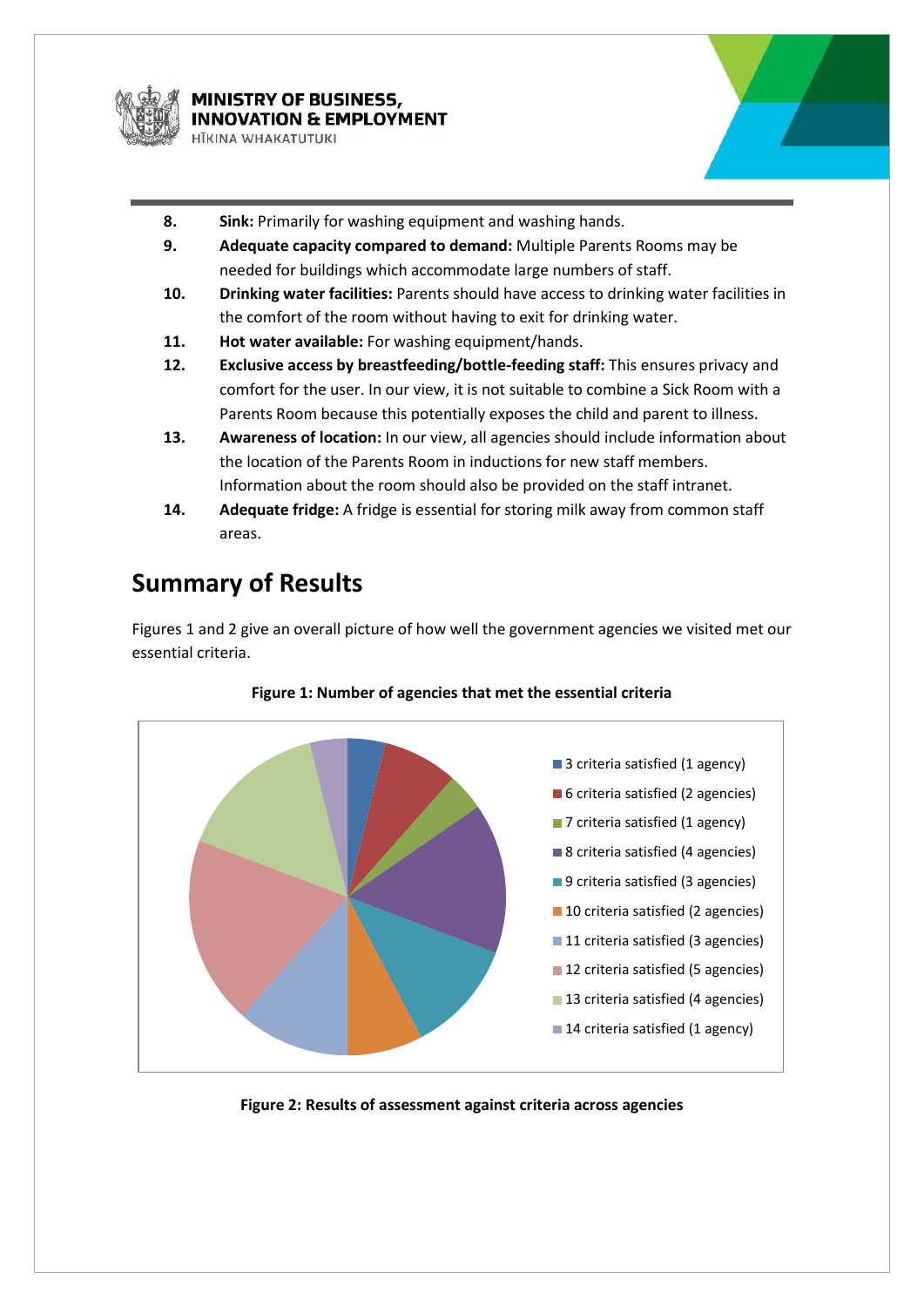

#### **MINISTRY OF BUSINESS, NOVATION & EMPLOYMENT IIKINA WHAKATIITIIKI**



Only one of the agencies we visited had all of the 14 elements we considered essential for a Parents Room.

Almost all of the agencies satisfied the essential elements of privacy and temperature (24 out of 26 agencies). These agencies ensured their Parents Room was in an isolated location and heated using the central heating system so that it was the same temperature as the rest of the building.

Almost all of the agencies ensured the Parents Room had a sign on the door to indicate that it was to be used by parents only (23 out of the 26 agencies).

A majority of the agencies (22 out of 26 agencies) ensured that staff were aware of the existence and location of the Parents Room. Usually this was achieved by including it in the induction process for new staff and by providing information on the staff intranet.

A majority of agencies had an adequate fridge (20 agencies out of 26 agencies).

A much smaller number of agencies (12 out of 26 agencies) ensured the Parents Room included a closed bin.

A minority of agencies (6 out of 26 agencies) ensured the Parents Room included a microwave. We appreciate that some of the agencies had a microwave in another room, but some agencies provided a microwave on an entirely different floor. This would be inconvenient for parents to access.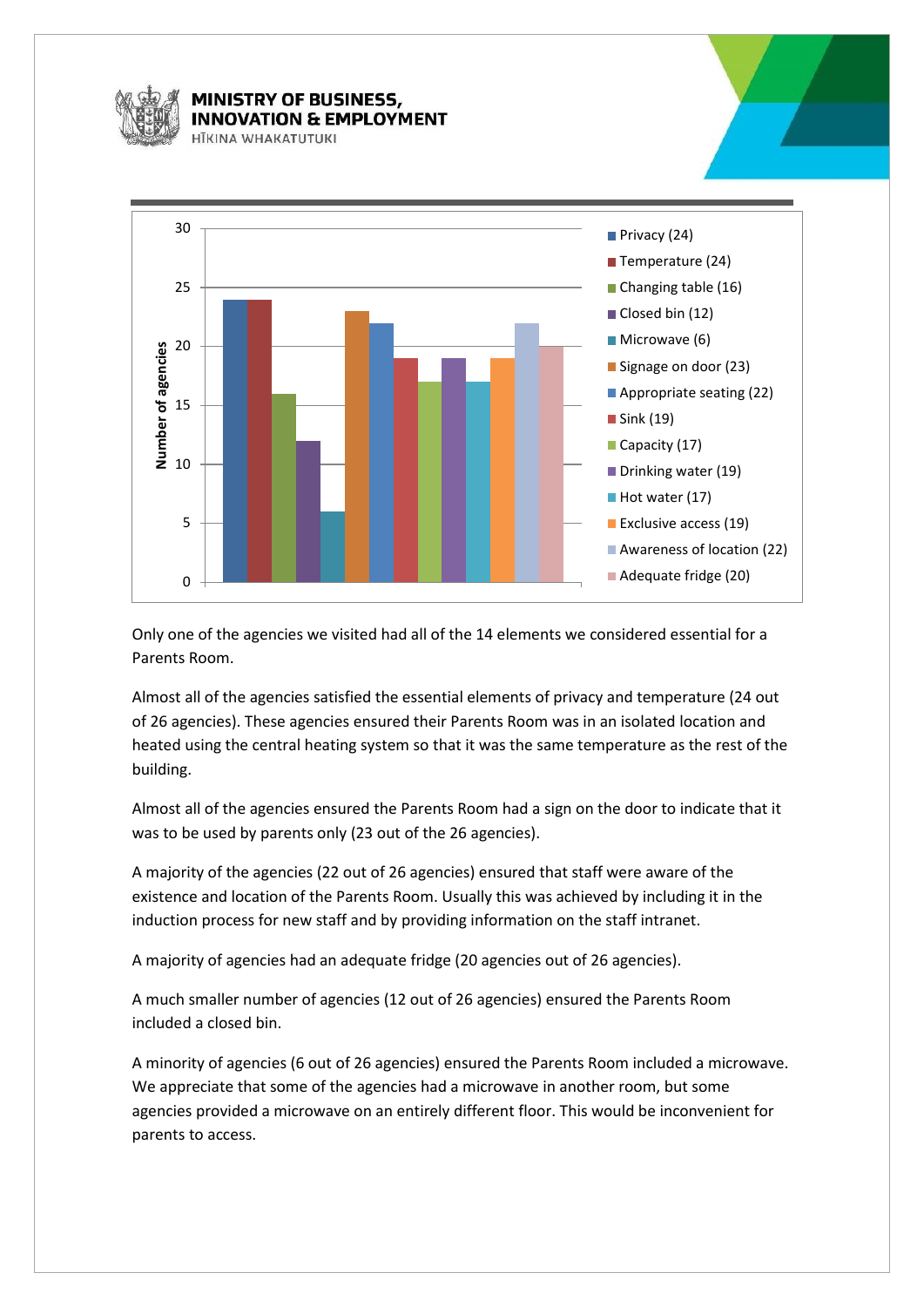



### **Parents Room at MBIE's Stout Street Office**

MBIE received the lowest score out of any government agency that participated in the survey of Parents Rooms. MBIE's Parents Room only had two of the essential elements that we looked to find in Parents Rooms. These were appropriate seating, and a changing table.

We concluded that the Parents Room at MBIE's Stout Street office was insufficient for its intended purpose. The room designated as a Parents Room used to be the landlord's office and no refurbishments had been made to ensure its suitability for use as a Parents Room.

The main issues with the room included:

- Its location at a thoroughfare used by a large number of staff to access the building meant that the room was not quiet and private.
- The room did not have central heating and was too cold for use.
- The size and layout of the room did not accommodate a reasonable capacity of potential users of the room and did not provide adequate privacy for people using the room in the event that multiple people should require the room at any one time.

In our report, we recommended the following changes to the MBIE Parents Room at Stout Street:

- Adequate quiet and privacy
- A more adequate changing table
- A closed bin
- A microwave
- New seating
- Increased capacity to accommodate demand
- $\bullet$  A sink
- Signage on the door and inside the room to indicate the room's purpose
- New carpet

We also discovered a general lack of awareness about the existence of the Parents Room. We thought information about the room should be provided on the staff intranet and included as a mandatory part of the induction for new staff members.

### **Subsequent Improvements to MBIE's Parents Room**

In our view, it is particularly important that MBIE sets the benchmark for excellence in the Parents Room facilities it provides to staff because:

• MBIE has established itself as the authority on what employers should provide to breastfeeding and bottle feeding parents as the author of the *Code of Employment Practice on Infant Feeding*.